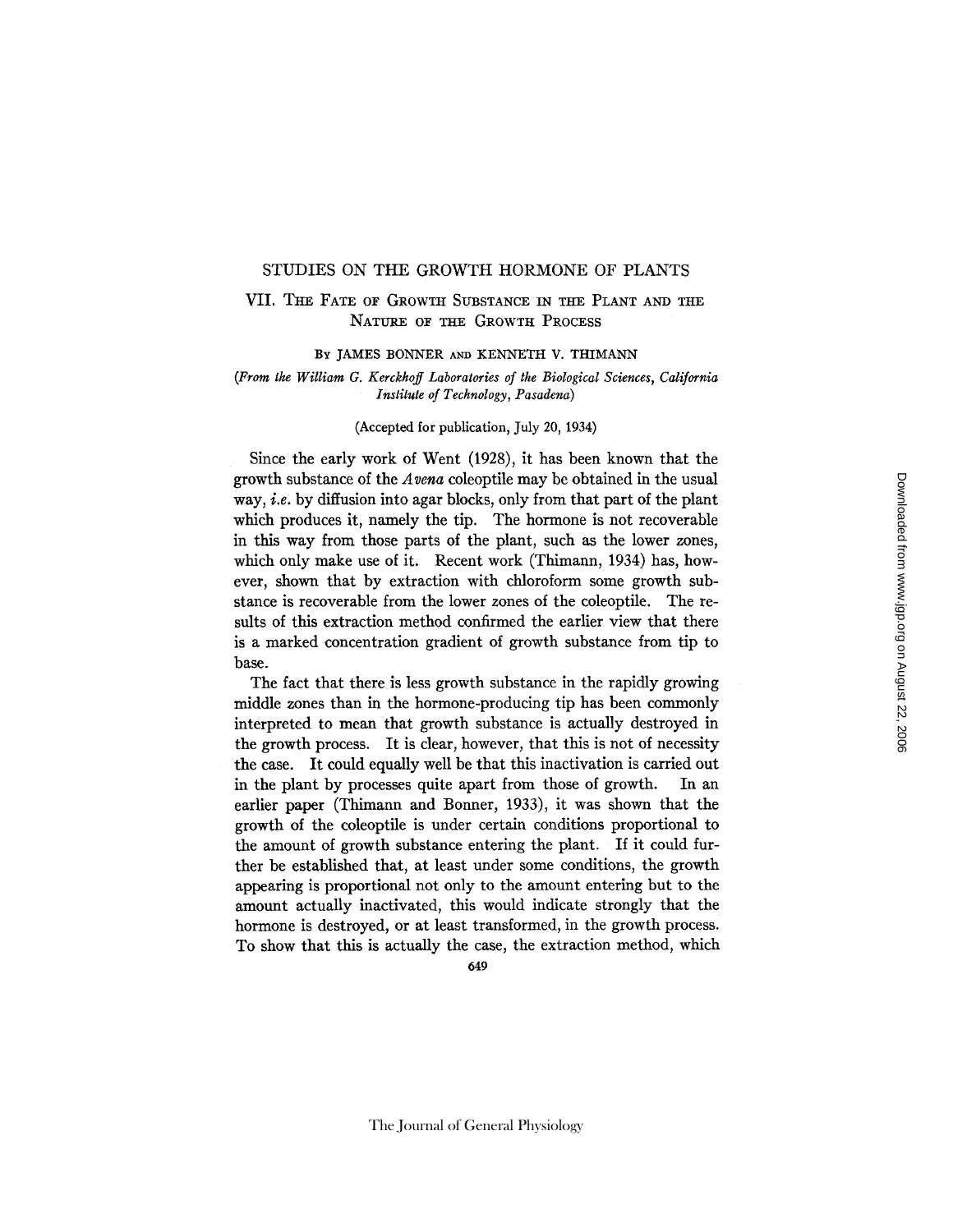makes it possible to determine the amount of growth substance destroyed, has been used, and experiments of this kind will now be described.

### EXPERIMENTAL

The chloroform extraction of coleoptiles was used as described in a previous paper, (Thimann, 1934). The previous procedure was modified by the use of a specially designed mechanical grinder. From the coleoptlles used the tip, 5 to 7 mm. long, was in all cases removed. About 200 plants were used for each extraction.

In the course of the experiments, considerable variation in the amount of growth substance present in the plants was encountered. This variation is apparently in part normal, but is also in part due to the presence of variable small amounts of peroxides in the chloroform. These quantities were too small to be detected by the titanium sulfate test (less than  $5 \times 10^{-5}$  mols per liter), but were nevertheless sufficient to inactivate small amounts of growth substance, occasionally even a significant fraction of the total amount. That there were small amounts of peroxides present was shown by the partial inactivation of known small quantities of growth substance by shaking with the chloroform. Redistillation, washing with water, and addition of titanous sulfate to the chloroform did not completely remove this power of inactivation.

### **RESULTS**

*(A ) Growth Substance Used and Growth Resulting, after Decapitation.*  --The first point to be investigated was the decrease of growth substance in the plant after the removal of the hormone-producing tip. It is known that for approximately 2 hours after removal of this tip the growth rate falls steadily. At the end of this time, the topmost zones of the stump begin to produce the hormone and an increase in the growth rate is observed. Table I shows that correspondingly after 2 hours the amount of growth substance in the plant has fallen to about one-half of its original value. After 3 hours, on the other hand, the amount of growth substance is, due to the "regeneration" described above, approximately the same as in the freshly decapitated plant.

Table I shows that in 2 hours approximately 2.7 units of growth substance disappear. The data of the earlier paper (Thimann and Bonner, 1933) show that over the range in which the growth response is proportional to the growth substance entering the plant, 2.7 units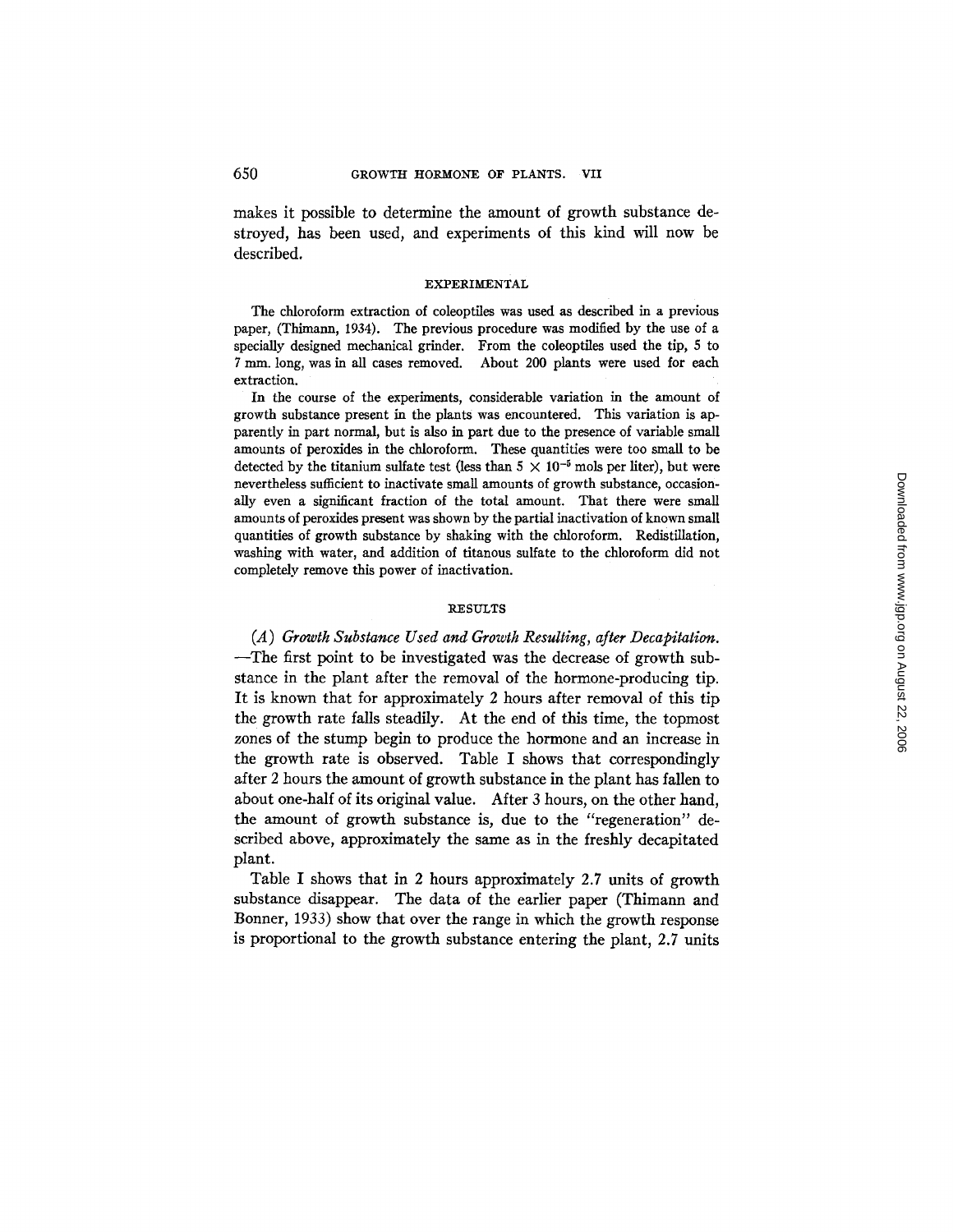of growth substance in the plant would give 0.73 mm. of elongation. If growth is proportional to the amount of growth substance which disappears, and if all growth substance entering the plant ultimately disappears in this way, these decapitated coleoptiles should then grow 0.73 mm. Reference to Table II of the earlier paper reveals that in 2 hours approximately  $0.79$  mm. of growth occurs, a very satisfactory agreement with the expected value.

*(B) Growth Substance Used and Growth Resulting, after Application of Additional Growth Substance.--If* growth substance be applied, in agar blocks, to a decapitated coleoptile, an immediate increase in growth rate occurs. In addition the coleoptile continues to grow faster than normal for some time after removal of the block. In the

| ٠ |  |
|---|--|
|---|--|

*Amount of Growth Substance Present in Coleoptiles at Different Times after Decapitation* 

| Experiment    | Time after decapita-<br>tion | Growth substance<br>units per plant | Time after decapita-<br>tion | Growth substance<br>units per plant |  |
|---------------|------------------------------|-------------------------------------|------------------------------|-------------------------------------|--|
|               |                              |                                     | hrs.                         |                                     |  |
|               |                              | 5.0                                 |                              | 3.1                                 |  |
|               |                              | 6.4                                 |                              | 2.9                                 |  |
|               | U                            | 7.7                                 |                              | 6.4                                 |  |
| (Mean of two) |                              |                                     |                              |                                     |  |

present experiments, agar blocks containing 47 units of growth substance were allowed to remain upon coleoptiles during 2 hours. During this time approximately 37 per cent (extrapolation from data for 110 minutes in Table I of Thimann and Bonner, 1933), or 17.4 units of this 47 units, enter the plant. Table II shows that, however, only a small proportion of this may be recovered at the end of 2 hours. The average of several experiments (see also Table III) gives 6.6 units as the amount recoverable. According to the earlier paper, this 6.6 units should cause a further 1.78 mm. of elongation before the coleoptile returns to the normal growth rate. Interpolating in Table III of the same paper, (1933), (for 47 unit blocks), one finds that approximately 1.72 mm. occur, again a very satisfactory agreement with the expected value.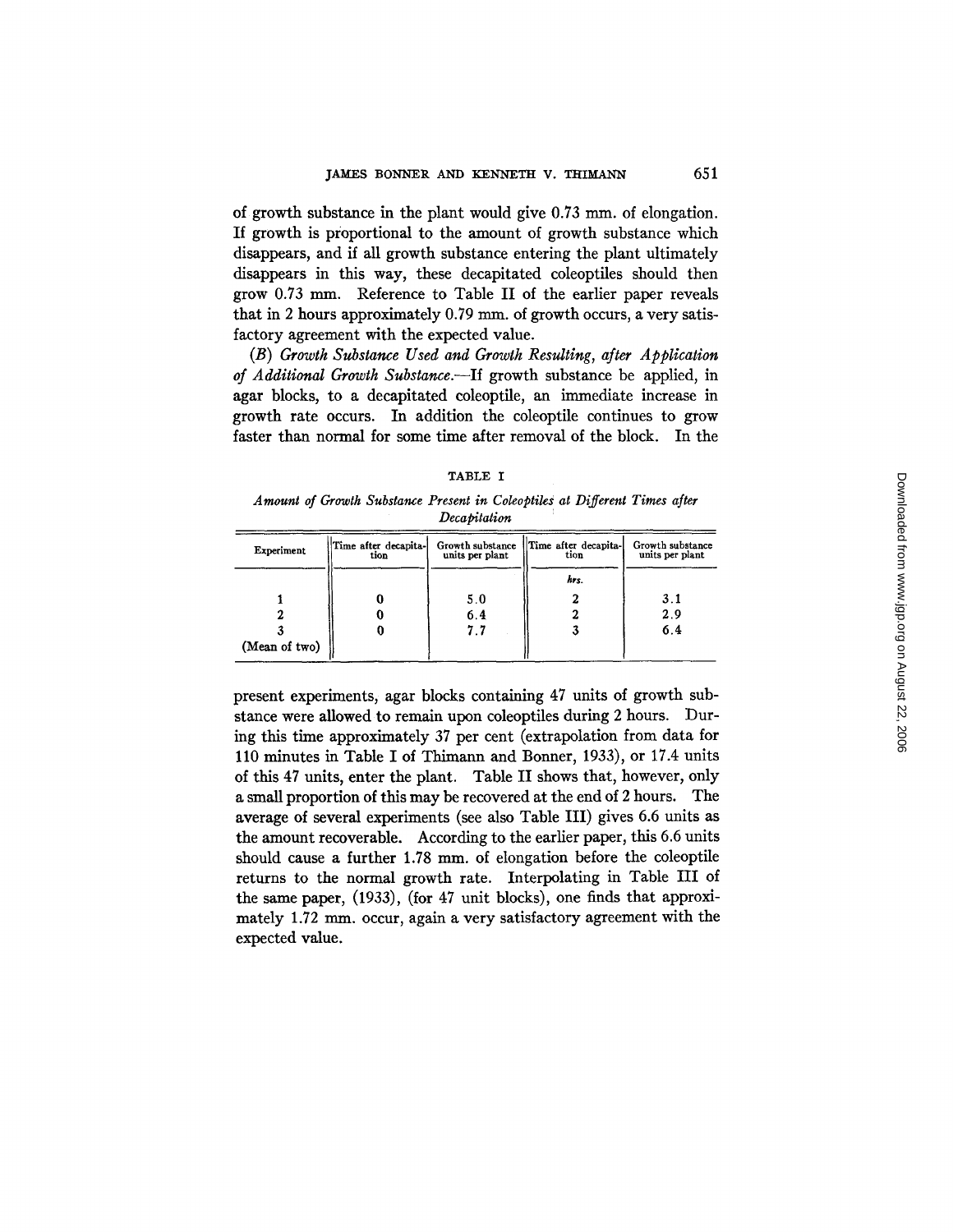We have now two cases in which the growth appearing is proportional, not only to the growth substance entering the plant, but also to the growth substance used up. In these two cases it appears, then, that the growth is proportional to the amount of growth substance which has undergone transformation into an inactive form.

In the earlier paper it was shown that with agar blocks containing as much as 47 units, the growth per unit of growth substance is less than

| в<br>г<br>. .<br>٠ |  |
|--------------------|--|
|--------------------|--|

A mount of Growth Substance (in Units per Plant) Recoverable from Coleoptiles *Supplied with 47 Unit A gar Blocks during 2 Hours* 

| Experiment | Plants with 47 unit blocks | Plants without 47 unit blocks |  |  |
|------------|----------------------------|-------------------------------|--|--|
|            | 9.4                        | 3.7                           |  |  |
|            | 3.5                        | 1.7                           |  |  |
|            | 5.5                        | 2.4                           |  |  |

## TABLE III

*Average Number of Growth Substance Units Recovered from Freshly Decapitated Plants and from Plants Supplied during 2 Hours with 47 Unit Agar Blocks* 

| Units per plant   |                |  |  |
|-------------------|----------------|--|--|
| Fresh plants      | 47 unit plants |  |  |
| 5.0               | 9.4            |  |  |
| 6.4               | 3.5            |  |  |
| 4.2               | 5.5            |  |  |
| 3.2               | 8.7            |  |  |
| 3.4               | 5.0            |  |  |
| 3,3               | 7.6            |  |  |
| Mean4.3 $\pm$ 0.5 | $6.6 \pm 0.9$  |  |  |

with smaller amounts in the block; *i.e.*, some factor other than growth substance is limiting growth. Considering the first 2 hours of the present experiment, 17.4 units will enter the plant from the block. In addition there were originally present 4.3 units, (Table III). During the 2 hours, then, 21.7 less 6.6, or 15.1, units of growth substance have disappeared. Although if the response to growth substance were linear this would result in 4.06 mm. of growth, Table III of the earlier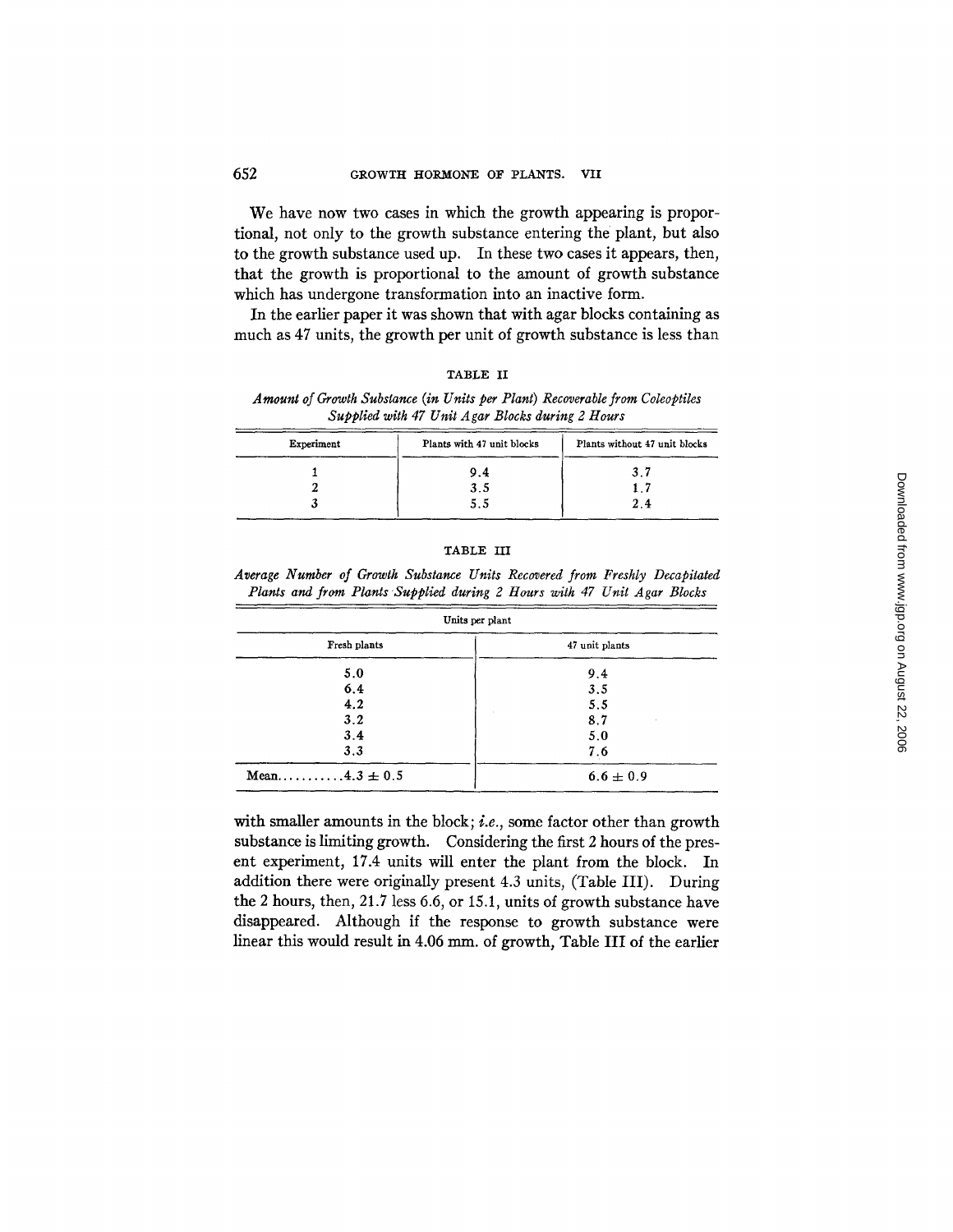paper (Thimann and Bonner, 1933) shows that only 2.55 mm. appear. There is, then, in the presence of high growth substance concentrations, more growth substance destroyed than is used in growth. This was confirmed by the application for 2 hours of blocks containing 310 units. At the end of the 2 hours, the plants were found to contain only 9.6 units per plant. The amount of growth in plants with 310 unit blocks is only about 25 per cent more than in plants with 47 unit blocks, while the amount of growth substance inactivation is about 7 times as much. Thus, in this case, the bulk of the growth substance entering the plant is destroyed without resulting in growth. This excessive destruction of growth substance in the presence of high concentrations is more than sufficient to account for the deviation from

| Extraction of Growth Substance from Cut Off Coleoptiles |                                        |            |                                                                   |                       |  |
|---------------------------------------------------------|----------------------------------------|------------|-------------------------------------------------------------------|-----------------------|--|
|                                                         | Plants with bases in water             |            |                                                                   | Plants with bases dry |  |
| Treatment                                               | Growth substance in units per<br>plant |            | Growth substance in units per<br>plant                            |                       |  |
|                                                         |                                        |            | Before treatment After treatment Before treatment After treatment |                       |  |
| Decapitate, leave 2 hours                               | 3.2                                    | 1.6        | 4.2                                                               | 1.9                   |  |
| Apply 47 unit block for 2 hours                         |                                        | 8.7<br>5.0 |                                                                   | 7.0<br>6.0            |  |
| $Mean \dots \dots \dots \dots \dots \dots \dots$        |                                        | 6.8        |                                                                   | 6.5                   |  |

TABLE IV

linearity of the growth-growth substance curve given in the earlier paper.

*(C) Growth Substance Used without any Accompanying Growth.--*  From the preceding section it is necessary to conclude that in the presence of small growth substance concentrations and of external conditions favorable to growth there is a quantitative relation between growth substance converted to an inactive form; *i.e.,* used up, and growth resulting. In the presence of excess growth substance, however, the latter disappears without the appearance of a corresponding amount of growth. This fact suggests that if factors other than growth substance were made to limit growth the hormone would nevertheless disappear. Experiments were therefore carried out in which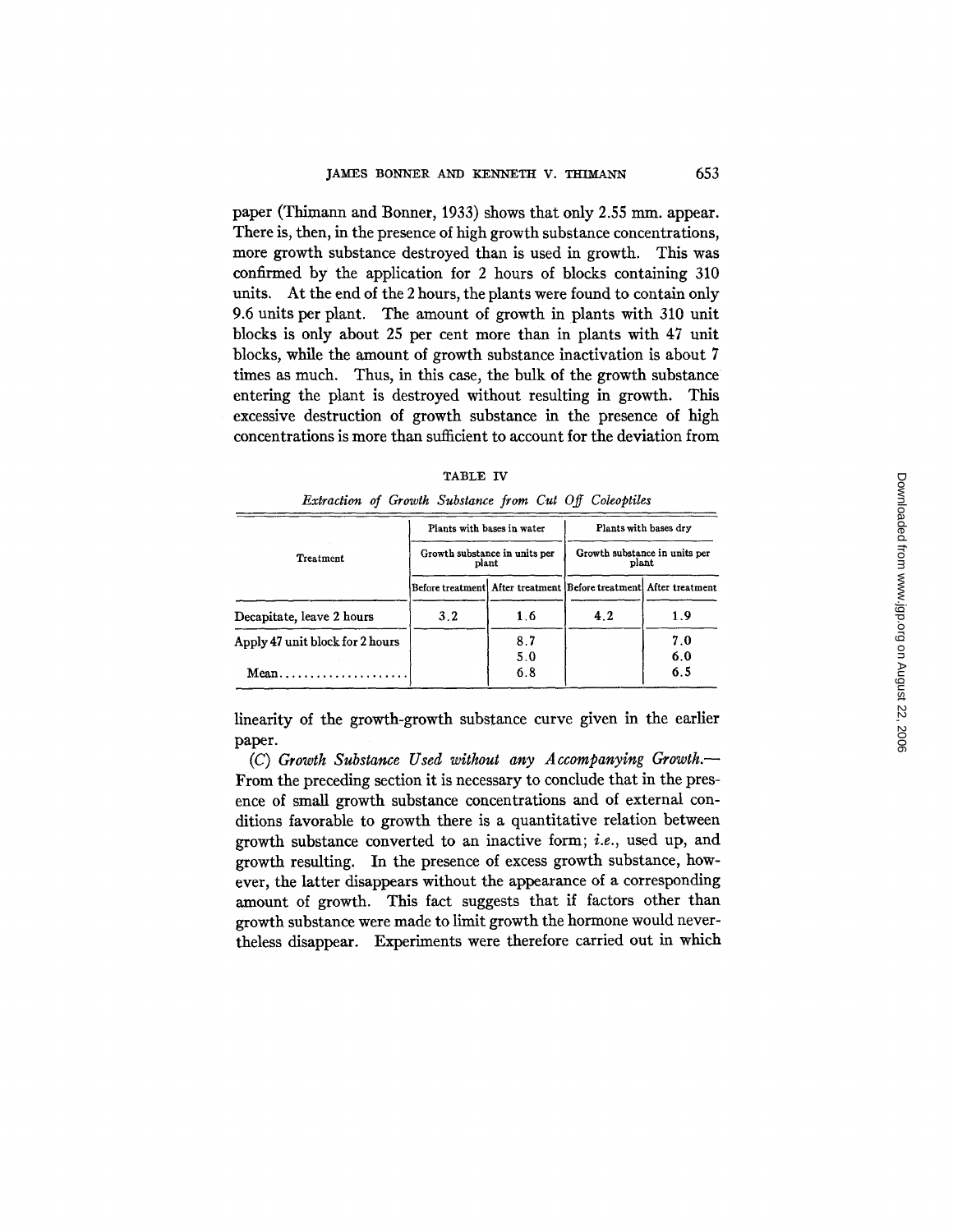available water was made the limiting factor. In Table IV is summarized the disappearance of growth substance in coleoptiles cut from their roots and placed (1) with their bases in water, and (2) with their bases dry, in a saturated atmosphere. The decrease of growth substance after decapitation takes place to about the same extent as in the normal plant in both cases. In addition, if 47 unit blocks be applied to these plants for 2 hours, then the amount of growth substance which disappears is about the same as in normal plants, despite the fact that, as will be shown in Table V, the plants with inadequate water supply grow only about one-fourth as much as those with their bases in water. The logical conclusion is that under conditions unfavorable to growth the conversion of growth substance to an inactive form nevertheless takes place.

*(D) Growth Substance Used in Relation to Subsequent Growth.-*  It is of interest to discover whether this growth substance which disappears without any accompanying growth is available for subsequent growth if the conditions are again made favorable. For this purpose the growth, in 2 hours, of plants to which 47 unit agar blocks were applied, with and without adequate water supply, was measured. At the end of this time water was supplied to all the plants and the agar blocks removed from one-half of the plants of each group. The growth rates were then measured during the next 4 hours. We know that in the "wet" plants there was in the first 2 hours a certain amount of growth substance converted to inactive form and presumably used, at least in part, for growth. In the "dry" plants, on the other hand, the same amount of growth substance has been destroyed in the first 2 hours but a much smaller portion of it used in growth since less growth has occurred, (Table V). If the uselessly destroyed growth substance is still available for growth, these formerly dry plants should, upon the addition of water, grow faster than the previously wet plants. Table V shows that on the contrary they grow more slowly. This is not because they are for other reasons incapable of fast growth, since those to which growth substance is continuously supplied grow much more swiftly. It is necessary to conclude that growth substance, in order to be used in growth, must be inactivated at the time at which the actual growth takes place.

*(E) Nature of the Inactivation Reaaion.--Growth* substance is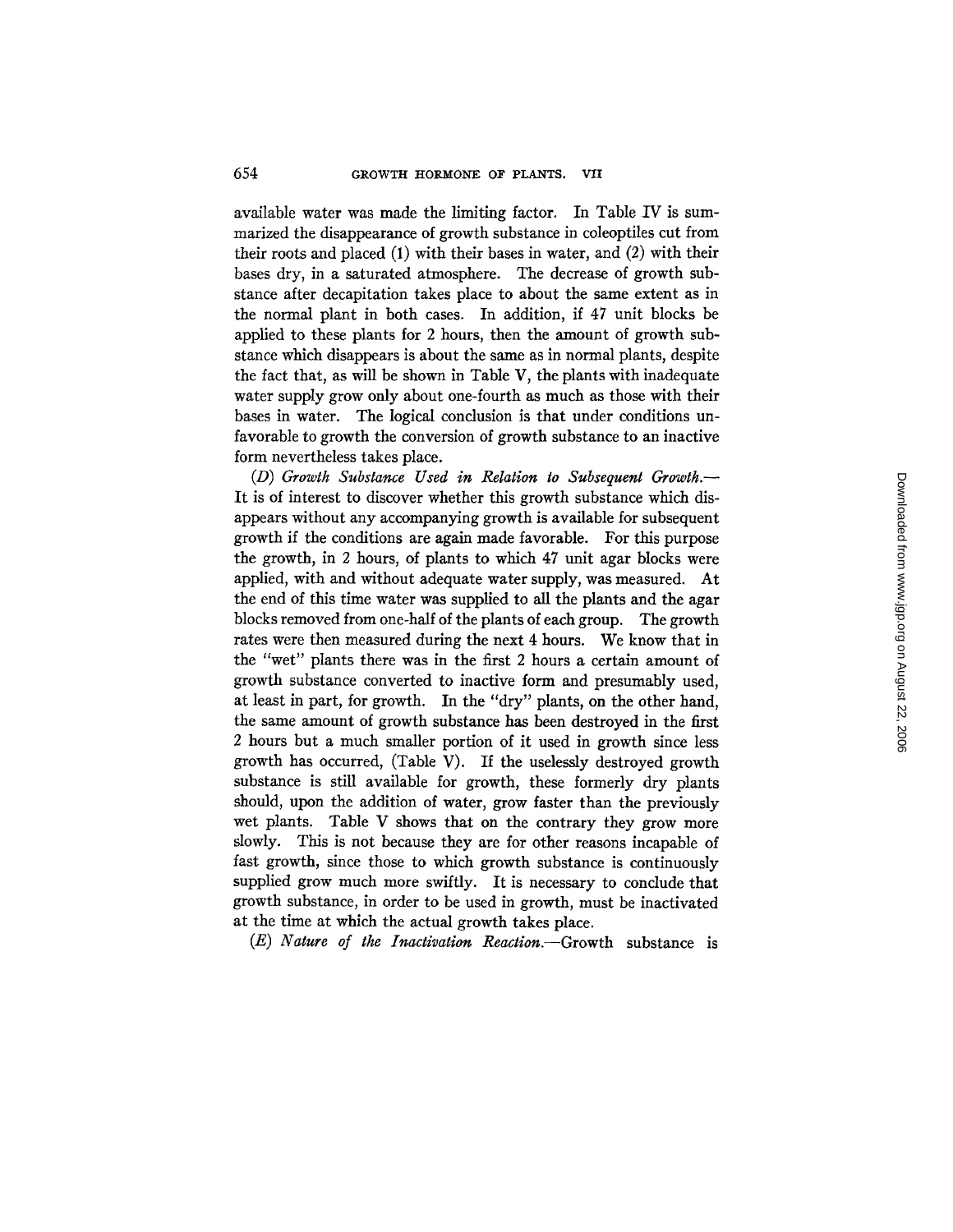known to be readily oxidized *in vitro* both by ordinary oxidants *(e.g.*  hydrogen peroxide) and by plant oxidase preparations, (Thimann, 1934). It is also known that at least one of the growth processes

|                      |                  | Containing 47 Units) |                |               |
|----------------------|------------------|----------------------|----------------|---------------|
| Bases wet            |                  | Bases wet            |                |               |
|                      |                  | Growth in            |                | No. of plants |
| Growth in 1st 2 hrs. |                  | 2nd 2 hrs.           | 3rd 2 hours    |               |
| per cent             |                  | per cent             | per cent       |               |
| 6.6                  | Blocks left on   | 8.4                  | 5.5            | 9             |
|                      | Blocks taken off | 4.0                  | 0.3            | 9             |
| Bases dry            |                  |                      | Bases wet      |               |
|                      |                  | Growth in            |                | No. of plants |
| Growth in 1st 2 hrs. |                  | 2nd 2 hrs.           | $3rd$ $2$ hrs. |               |
| per cent             |                  | per cent             | per cent       |               |

# TABLE V

*Effect of Temporary Water Lack upon the Growth of Coleoptiles (Agar Blocks Containing 47 Units)* 

### TABLE VI

1.6 Blocks left on 5.8 4.1 7<br>Blocks taken of 2.0 0.8 9

Blocks taken off

| Disappearance of Growth Substance in the Presence of $10^{-2}$ N HCN |  |  |  |  |  |  |
|----------------------------------------------------------------------|--|--|--|--|--|--|
|                                                                      |  |  |  |  |  |  |

|            | Growth substance (units per plant) in plants: |     |                 |  |  |  |
|------------|-----------------------------------------------|-----|-----------------|--|--|--|
| Experiment | In HCN 2 hrs.<br>Freshly decapitated          |     | In water 2 hrs. |  |  |  |
|            | 2.1                                           | 0.4 | 0.3             |  |  |  |
|            | 3.0                                           | 3.0 | 2.2             |  |  |  |
|            | 4.8                                           | 0.8 | 0.8             |  |  |  |
|            | 3.7                                           | 1.6 | 1.8             |  |  |  |
| $Means$    | 3,4                                           | 1.4 | 1.3             |  |  |  |

of the coleoptile can be inhibited by HCN in the same manner as can the respiration (Bonnet, 1933). It was therefore of interest to determine whether the inactivation of growth substance in the plant is inhibited by HCN. Table VI shows that the destruction of growth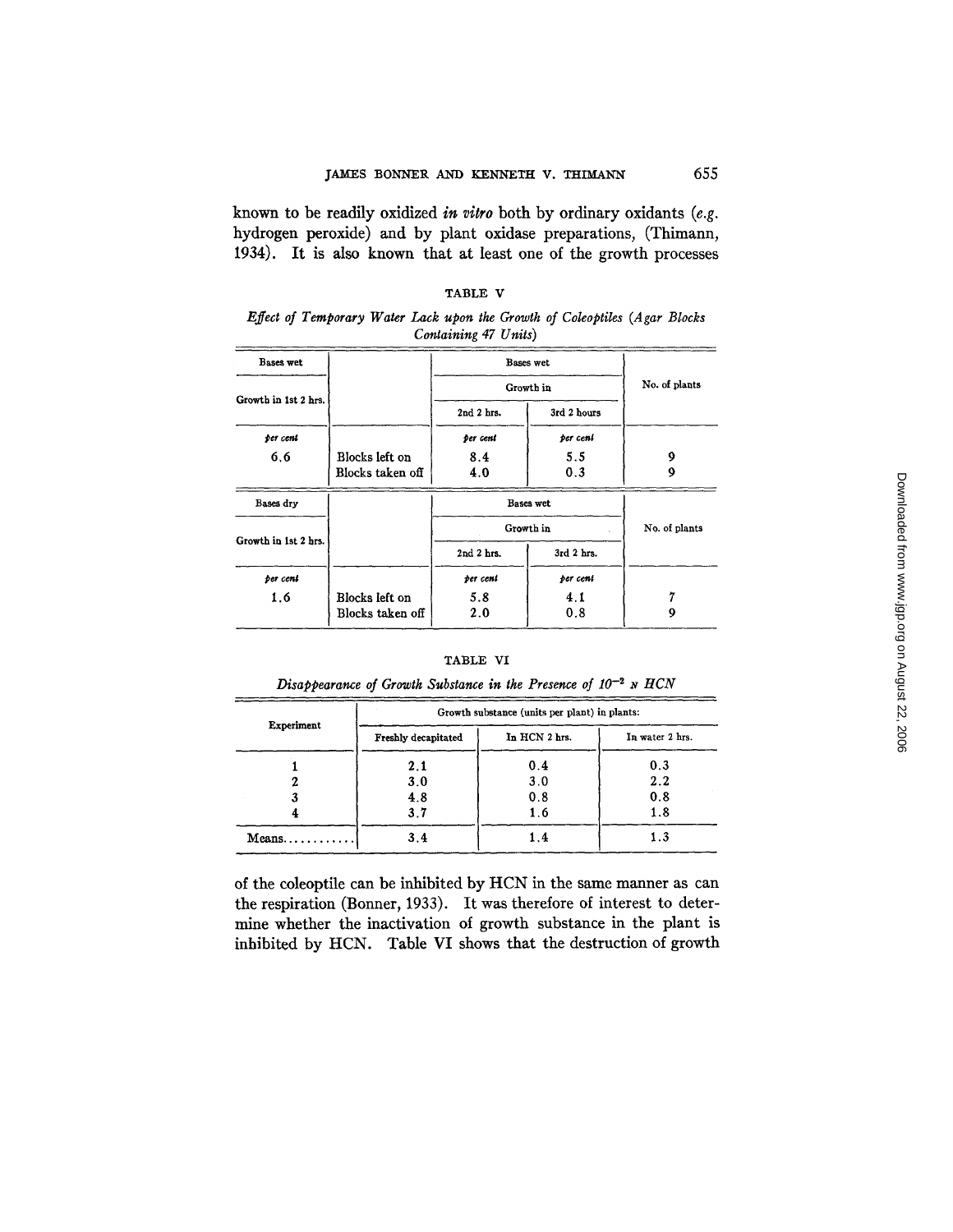substance is not significantly affected by concentrations of HCN sufficient to inhibit growth almost completely. The destruction of growth substance is not, therefore, the cyanide-inhibited reaction of the growth process.

## DISCUSSION

The reactions taking place in the cell elongation of the *Arena*  coleoptile may be included under the following heads:

*1. The Passage of Growth Substance into the Growing Portions of the Plant.--This* process has been studied particularly by Van der Wey (1932, 1934). It has been shown not to be a simple diffusion of the hormone. Unpublished experiments have shown that in the absence of oxygen the transport of growth substance does not take place. It is dear that the transport of the hormone from the tip or agar block is a prerequisite for the reaction of growth substance in the growing regions of the plant.

2. The Chemical Transformation of Growth Substance.--It has been shown above that under conditions which are favorable to growth, growth substance inactivation is strictly proportional to growth. It is therefore most reasonable to assume that the chemical transformation involved is an essential reaction in the growth process. Under conditions unfavorable for growth the inactivation of growth substance nevertheless continues. This is most easily interpreted to mean that the inactivation is the first member of a chain of growth reactions, and that hence it may take place even if the subsequent reactions do not. Concerning the nature of the change we have no information other than that it is not inhibited by cyanide. It has been shown above that, in order to be of use in growth, this chemical transformation must take place at the same time as the actual elongation; *i.e.,*  the products of the reaction cannot be stored for any appreciable time. This reaction is, then, closely linked to those succeeding it.

*3. The Cyanide-Inhibited Reaction.--It* has been shown (Bonnet, 1933), that the growth of the *Arena* coleoptile is inhibited by HCN in approximately the same way as is its respiration. Since, however, most of the energy of respiration is liberated as heat, the respiration as a whole can hardly be said to be a part of the growth process. On the contrary it may be said with fair certainty, on this as well as on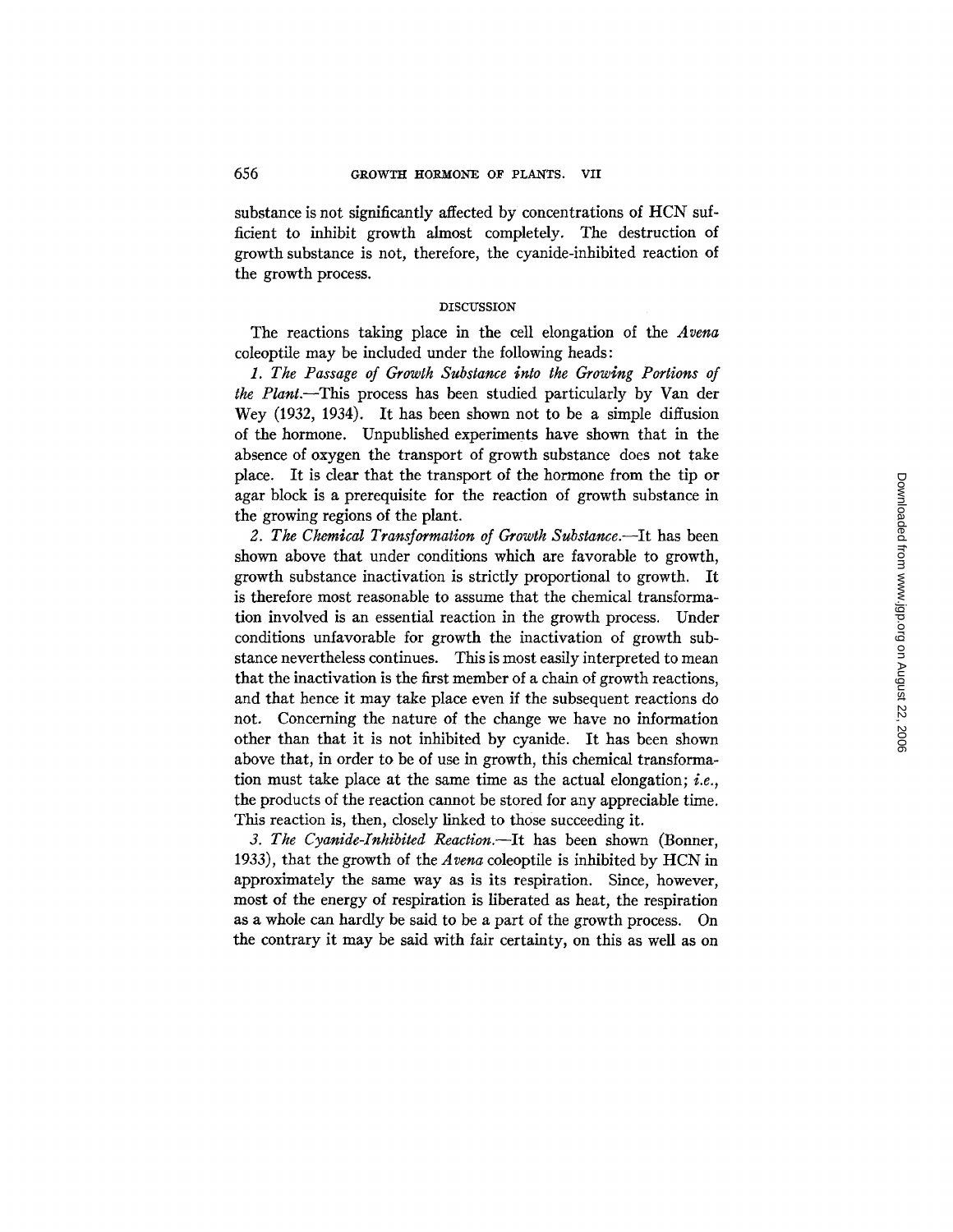other grounds, that the respiration-like reaction of the growth process forms but a small portion of the total respiration. It has been shown above that the inactivation of growth substance is not the reaction which is inhibited by HCN, but that these two distinct reactions are necessary to the growth process.

*4. The Physical Process.--This* portion of the growth process is probably the actual mechanical stretching of the cell walls. Some experiments on temperature coefficients, which will not be given in detail here, indicate that the  $Q_{10}$  of coleoptile elongation as a whole is markedly below 2, at least for some time after removal of a coleoptile from a higher temperature to a lower. During the first 2 hours after decreasing the temperature, the average  $Q_{10}$  between, for example,  $25^{\circ}$  and  $10^{\circ}$  was found to be 1.7 while the  $Q_{10}$  of the respiratory reaction, as measured by the  $Q_{10}$  of the respiration as a whole, was under the same conditions 2.6. This indicates that the respiratory process with its high  $Q_{10}$  is linked to a process having a very low  $Q_{10}$ , perhaps close to 1 ; *i.e.,* a physical process. It is of interest that Heyn and Van Overbeek (1931) have shown that the  $Q_{10}$  of plastic stretching of the cell walls of the coleoptile is also below 2.

*5. The Uptake of Water and the Resulting Visible Increase in Celt Size.--It* is of course clear that water uptake is necessary for an increase in cell size. This is well illustrated in Table V, where plants having an inadequate water supply elongate but little.

If reaction 4 is the mechanical stretching of the cell wall, it is clear that 4 and 5 must go on at the same time. In Section  $D$  above it was shown that reaction 2 must go on at the same time as 4 and S, and it has been previously and independently shown that reaction 3 must take place at the same time as reactions 4 and 5. The last four components of the growth process are, therefore, closely linked.

Heyn (1931) and Heyn and Van Overbeek (1931) have shown that the principal change in the properties of the coleoptile which accompanies the action of growth substance is an increase in the plasticity of the cell wall. Since reactions 4 and 5 are concerned with the actual elongation, it is clear that this increase in wall plasticity must take place as a *result* of reactions 2 and 3.

In view of the fact that, up to the present, only information of a rather negative nature has been obtained concerning the more inti